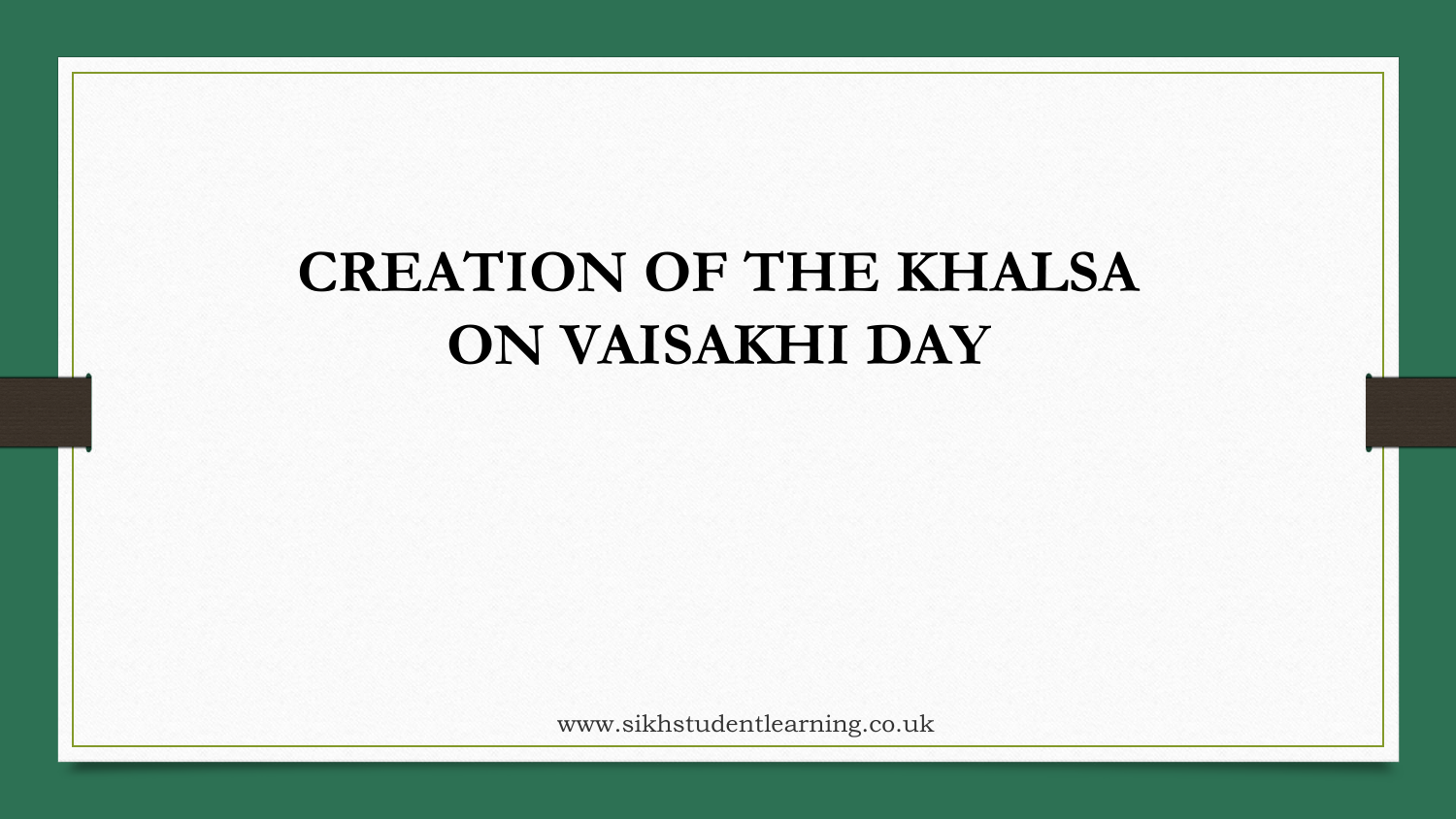# **VAISAKHI**

#### What Does the Word 'Vaisakhi' Mean?

The word 'Vaisakhi' comes from the word 'Vaisakh'. 'Vaisakh' is the name of the second month of the Panjabi calendar. Vaisakhi is a festival that takes place during the month of Vaisakh (April). Vaisakhi is celebrated on13 or 14 April.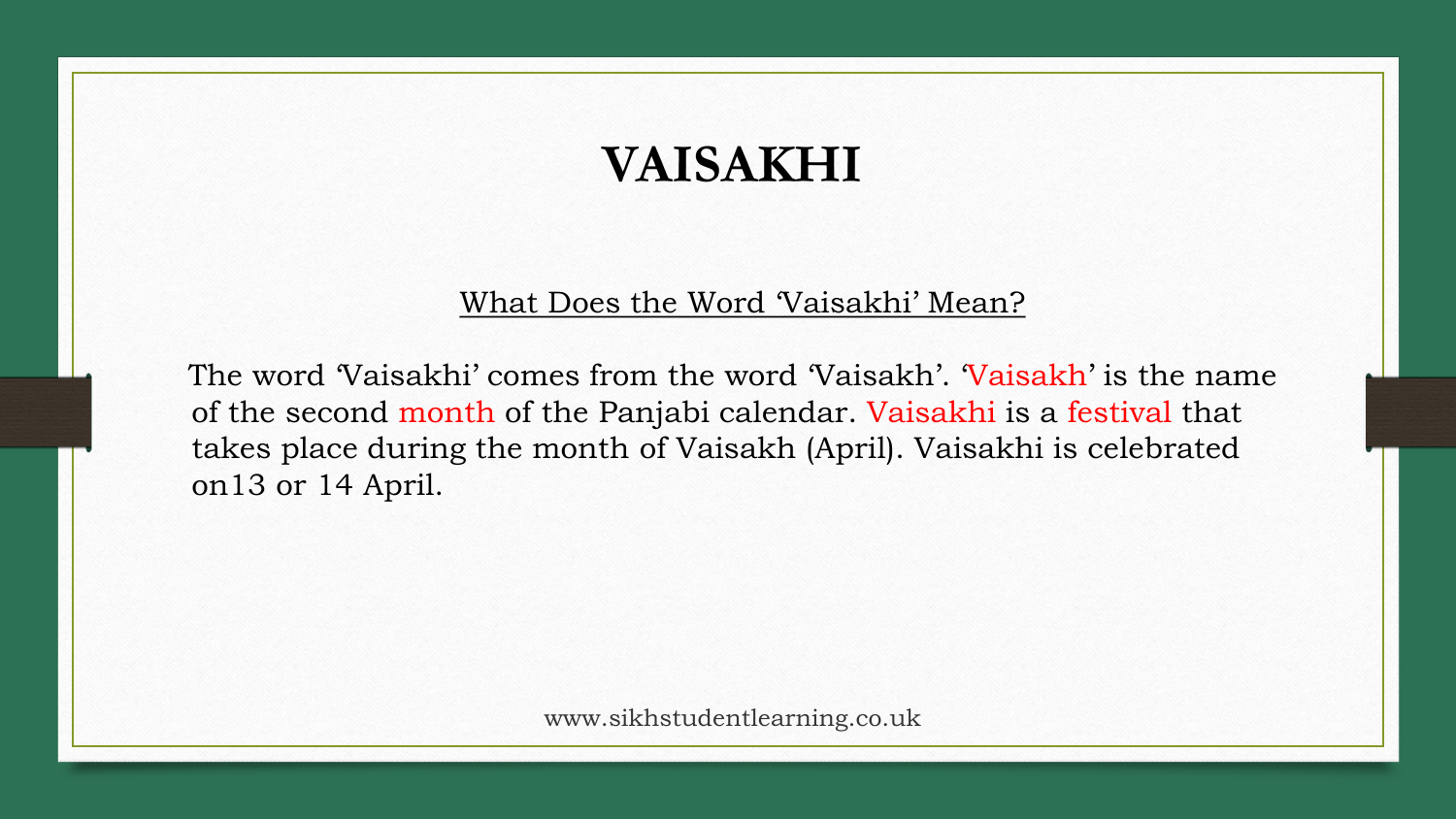| NO.            | <b>MONTH NAME</b> | <b>PANJABI</b> | <b>GREGORIAN CALENDAR</b>   |
|----------------|-------------------|----------------|-----------------------------|
|                | Chet              | ਚੇਤ            | mid March – mid April       |
|                | <b>Vaisakh</b>    | ਵੈਸਾਖ          | $mid$ April – mid May       |
| 3              | Jeth              | ਜੇਠ            | mid May - mid June          |
| $\overline{4}$ | Har               | ਹਾੜ            | mid June - mid July         |
| 5              | Sarwan            | ਸਾਵਣ           | mid July – mid August       |
| 6              | Bhadon            | ਭਾਦੋਂ          | mid August – mid September  |
|                | Assu              | ਅੱਸੂ           | mid September – mid October |
| 8              | Katak             | ਕੱਤਕ           | mid October – mid November  |
| 9              | Maghar            | ਮੱਘਰ           | mid November – mid December |
| 10             | Poh               | ਪੋਹ            | mid December - mid January  |
| 11             | Magh              | HTU            | mid January - mid February  |
| 12             | Phagun            | ਫੱਗਣ           | mid February – mid March    |
|                |                   |                |                             |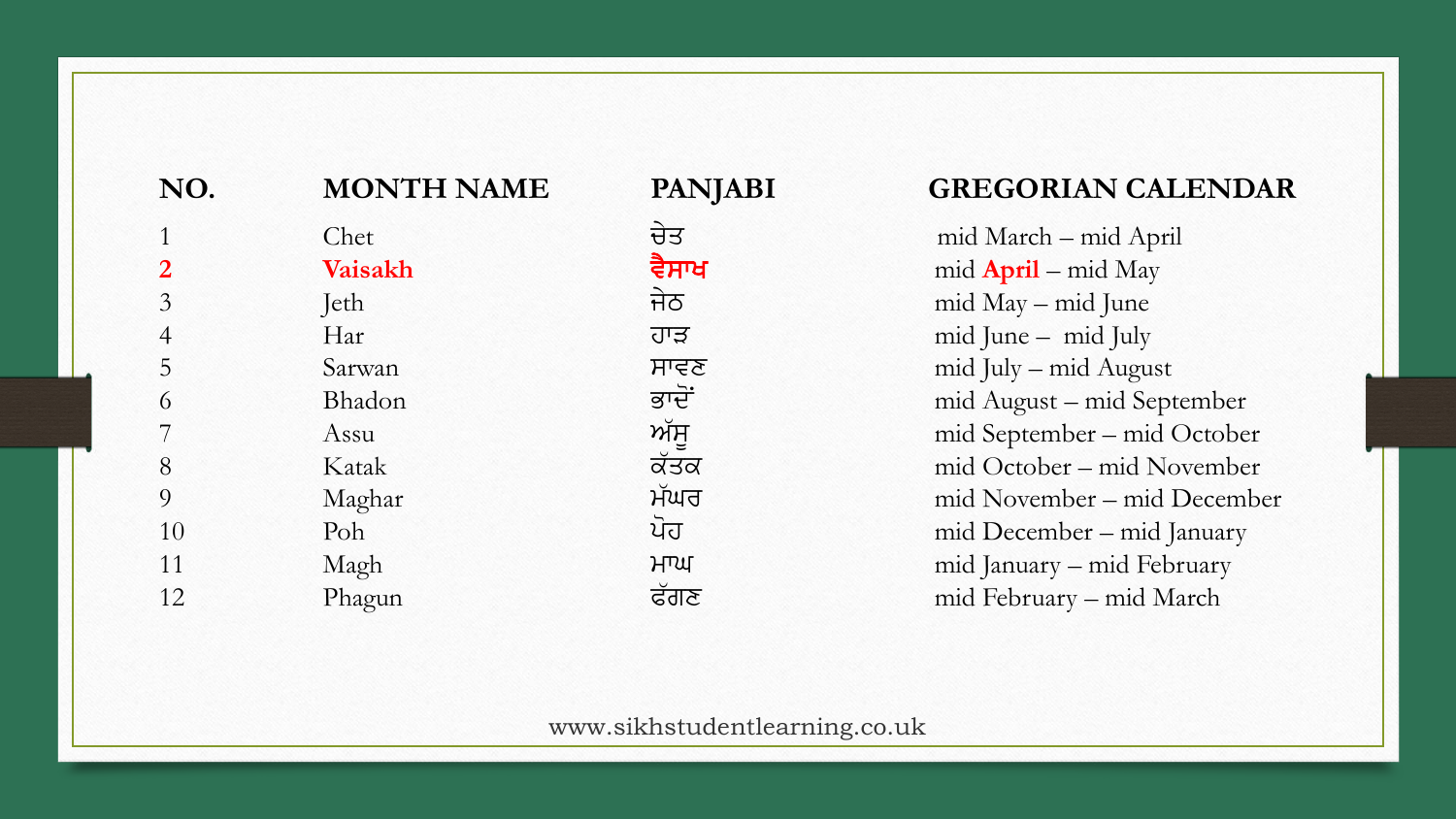# **VAISAKHI**

#### Why is Vaisakhi Celebrated?

Vasakhi is celebrated in Panjab for two reasons:

1) harvest of rabi crop

2) creation and establishment of the Khalsa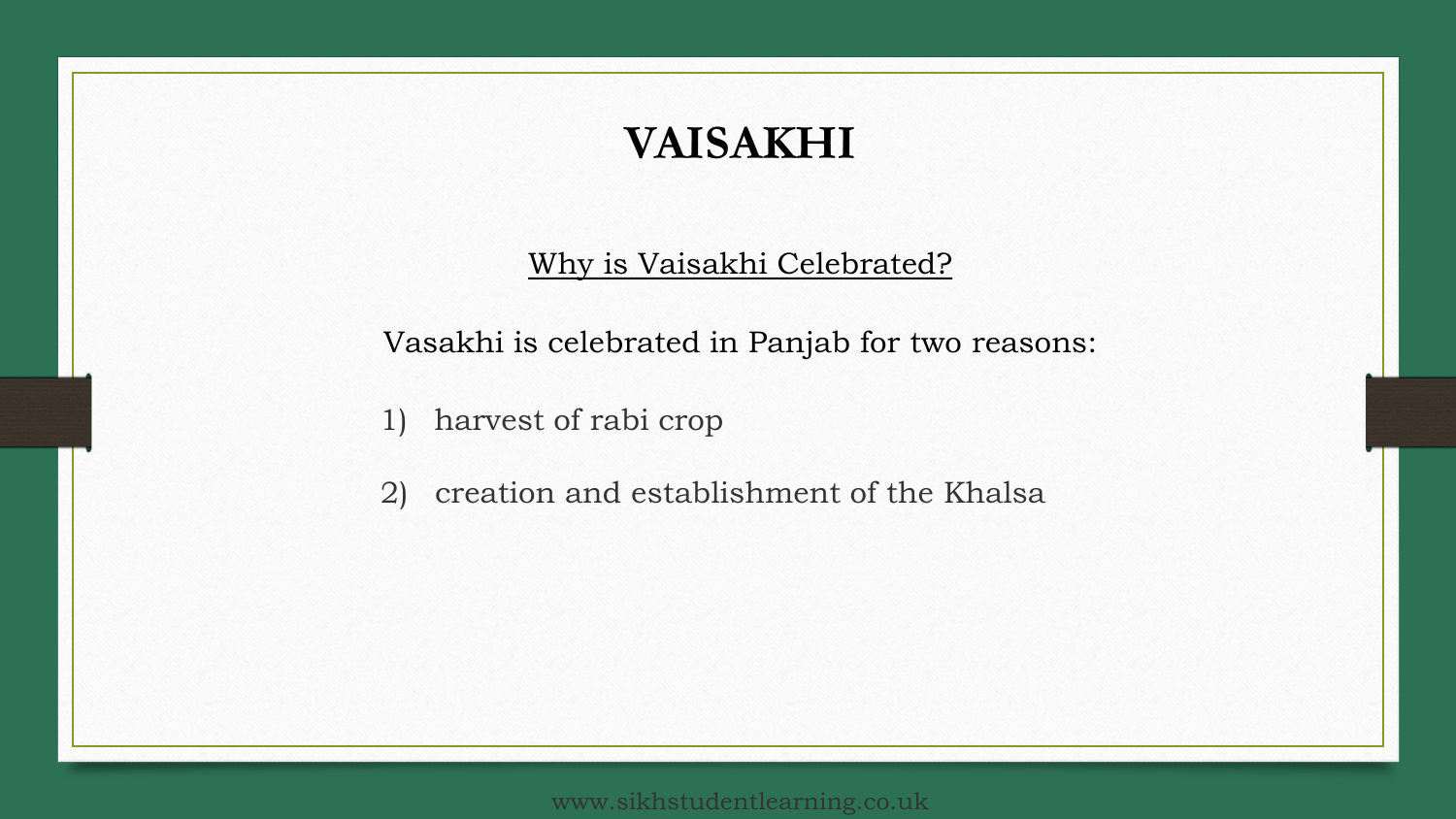## **VAISAKHI A SPRING AGRICULTURAL FESTIVAL OF PANJAB**

Vaisakhi is an ancient spring harvest festival of Panjab.

During the month of Vaisakh (April) rabi crops are harvested. The word 'rabi' means 'spring' in Arabic. Rabi crops are sown in the winter and harvested in the spring as opposed to 'kharif' crops (also known as monsoon crops or autumn crops) which are sown in the spring and harvested in the autumn. The word 'kharif' means 'autumn' in Arabic. The rabi crops of Panjab include gram, barley, wheat, fodder crops, potatoes, oil seeds and winter vegetables.

Vaisakhi, a spring agricultural festival, is celebrated throughout Panjab and is very colourful. Fairs, bhangra, giddha, family get togethers and Gurdwara attendance are all ways in which Vaisakhi is celebrated.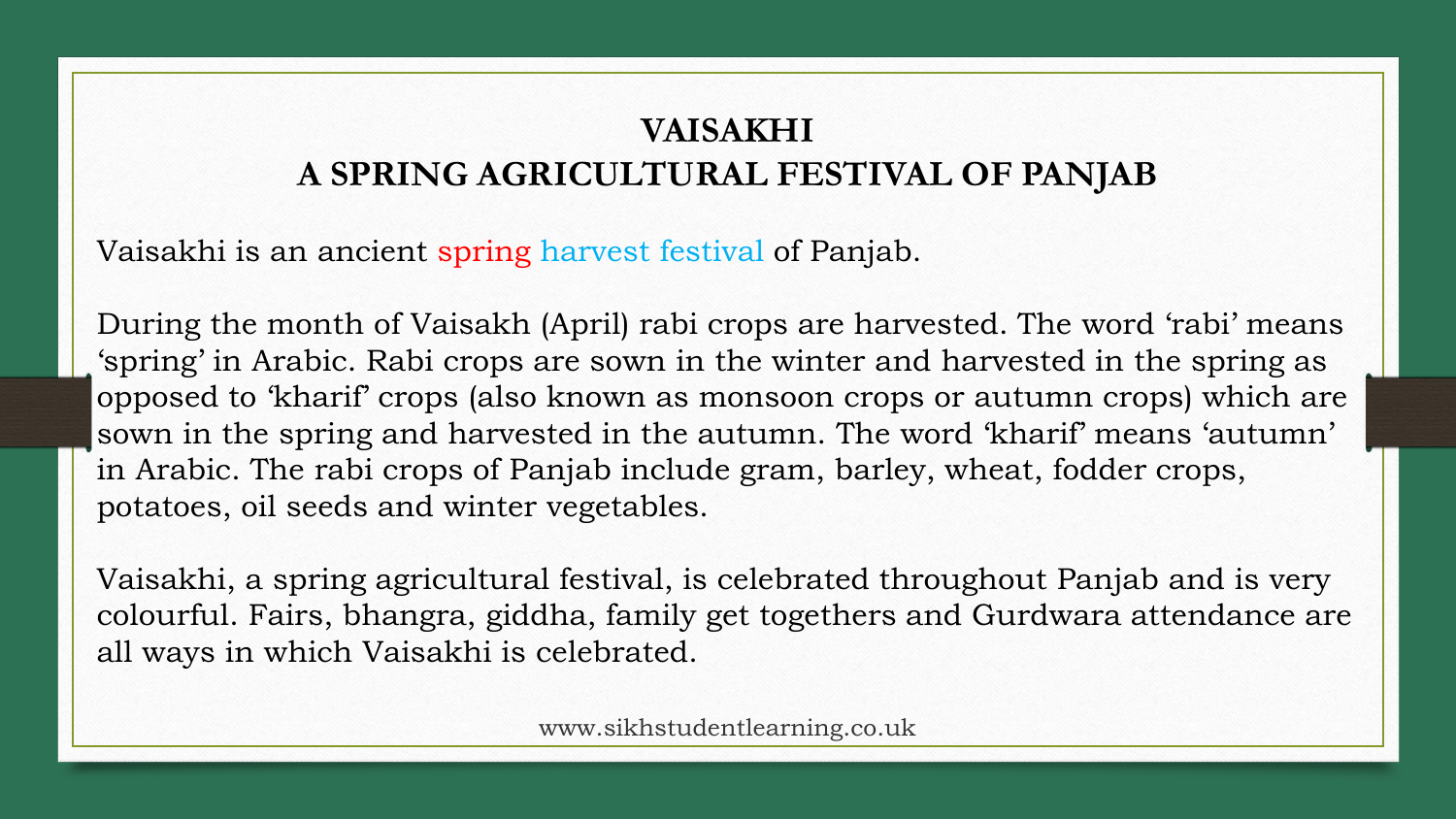### **VAISAKHI A SPRING AGRICULTURAL FESTIVAL OF PANJAB**

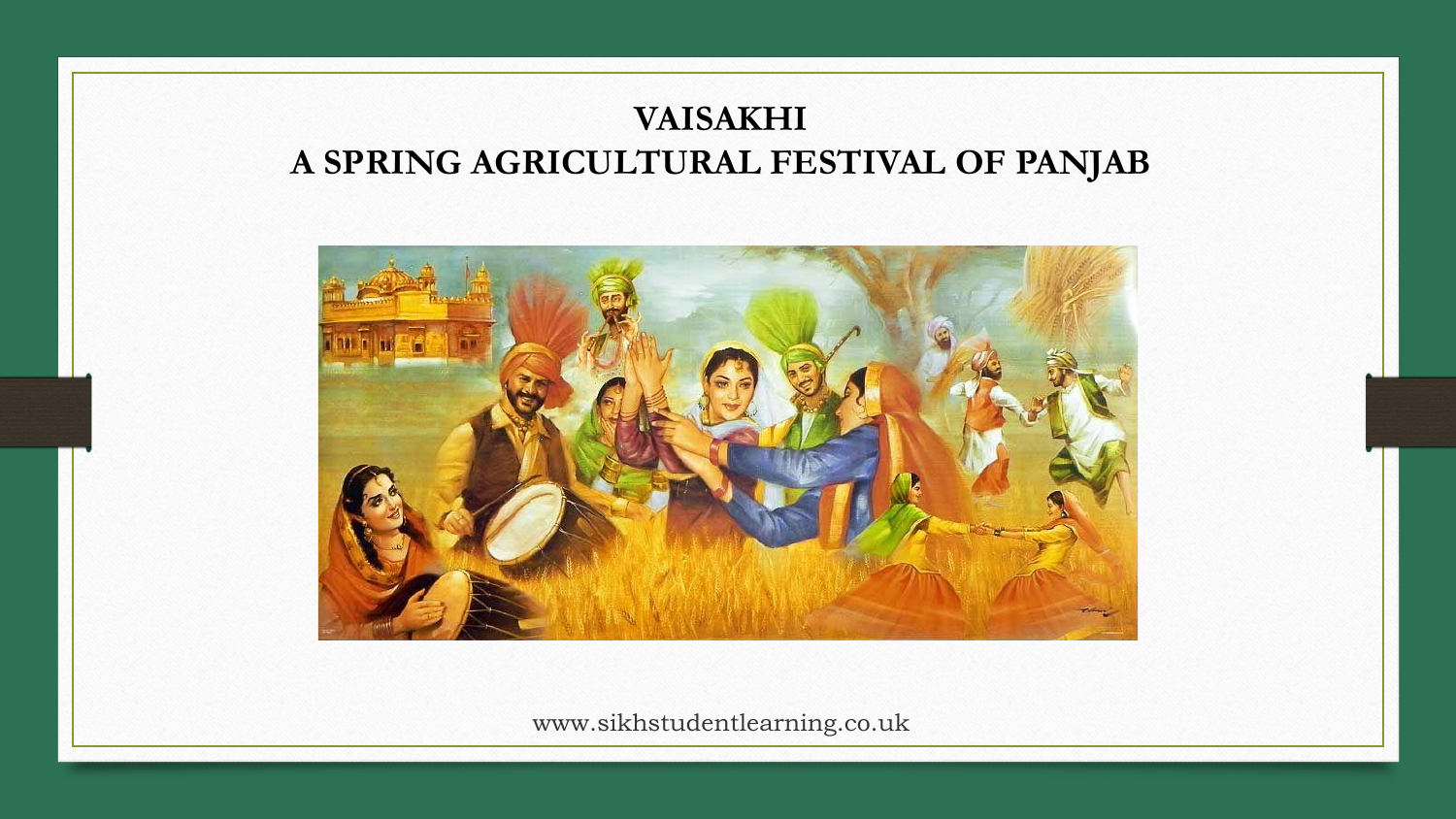#### **VAISAKHI: FOUNDING OF THE KHALSA**

Vaisakhi is celebrated to commemorate the creation of the Khalsa. The Khalsa was created and established by Guru Gobind Singh on the Vaisakhi of 1699. A Gurdwara called Kesgarh Sahib, one of the five Takhts of the Sikhs, marks the place at which Guru Gobind Singh created the Khalsa. Kesgarh Sahib is in the city of Anandpur Sahib which is in the Rupnagar district (Ropar) of Panjab.

The Khalsa are saint-soldier warriors  $\hat{\pi}$ - $\hat{\pi}$  $\hat{\pi}$ . Male and female Khalsa individuals follow a Miri-Piri (Bhagti-Shakti) Path – a political and spiritual Path as taught by the Sikh Gurus. The achievements of the Khalsa have been incredible.

The founding of the Khalsa is celebrated by all Sikhs every year on Vaisakhi day. Young and old listen to the story of Guru Gobind Singh Ji's creation of the Khalsa. They learn about the past, present and future role and responsibilities of the Khalsa through odes and ballads (Dhadi Vaars and Kavishri).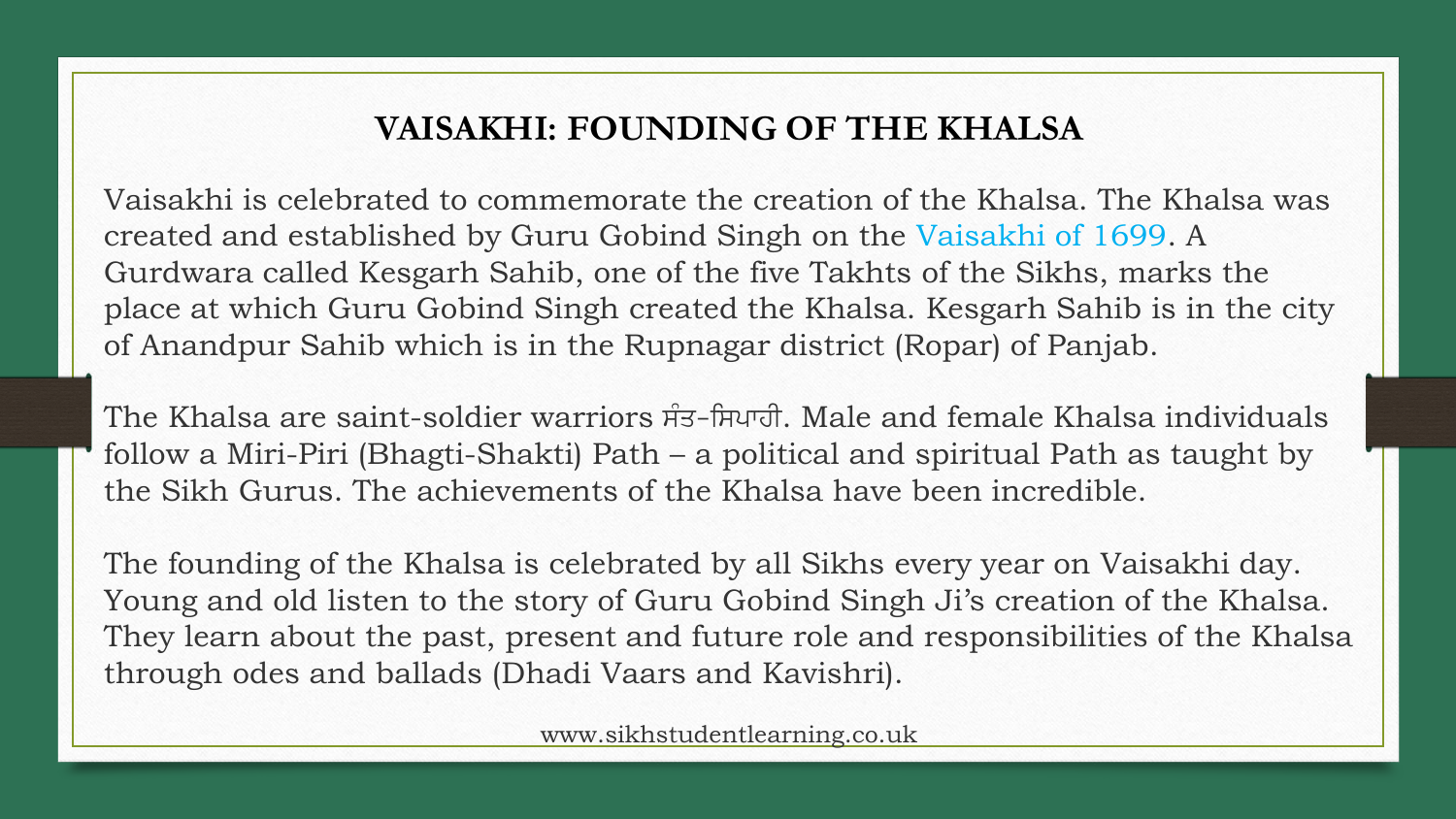#### **VAISAKHI: FOUNDING OF THE KHALSA**

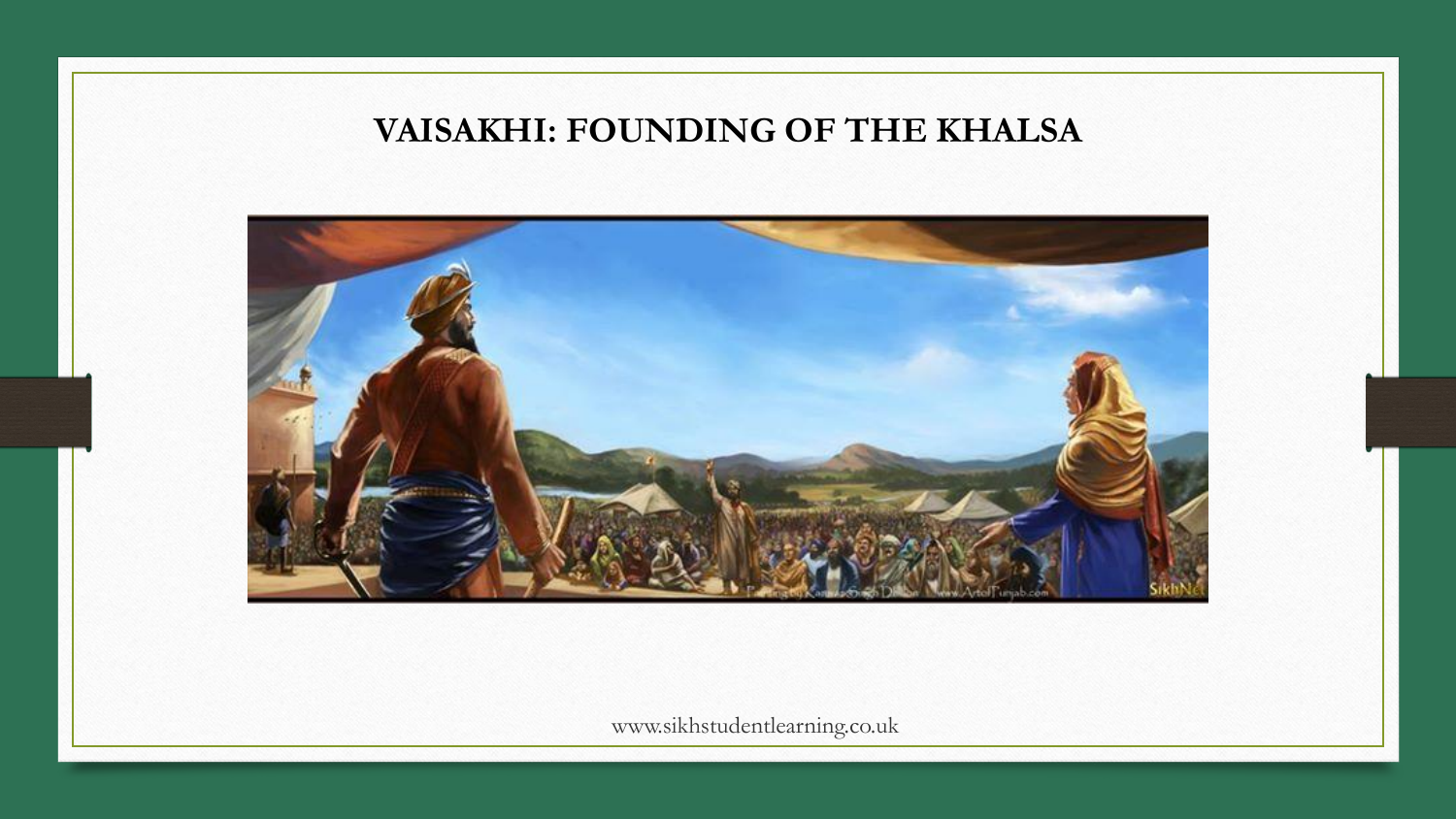#### **FOUNDING OF THE KHALSA ANANDPUR SAHIB CITY: SRI KESGARH SAHIB**



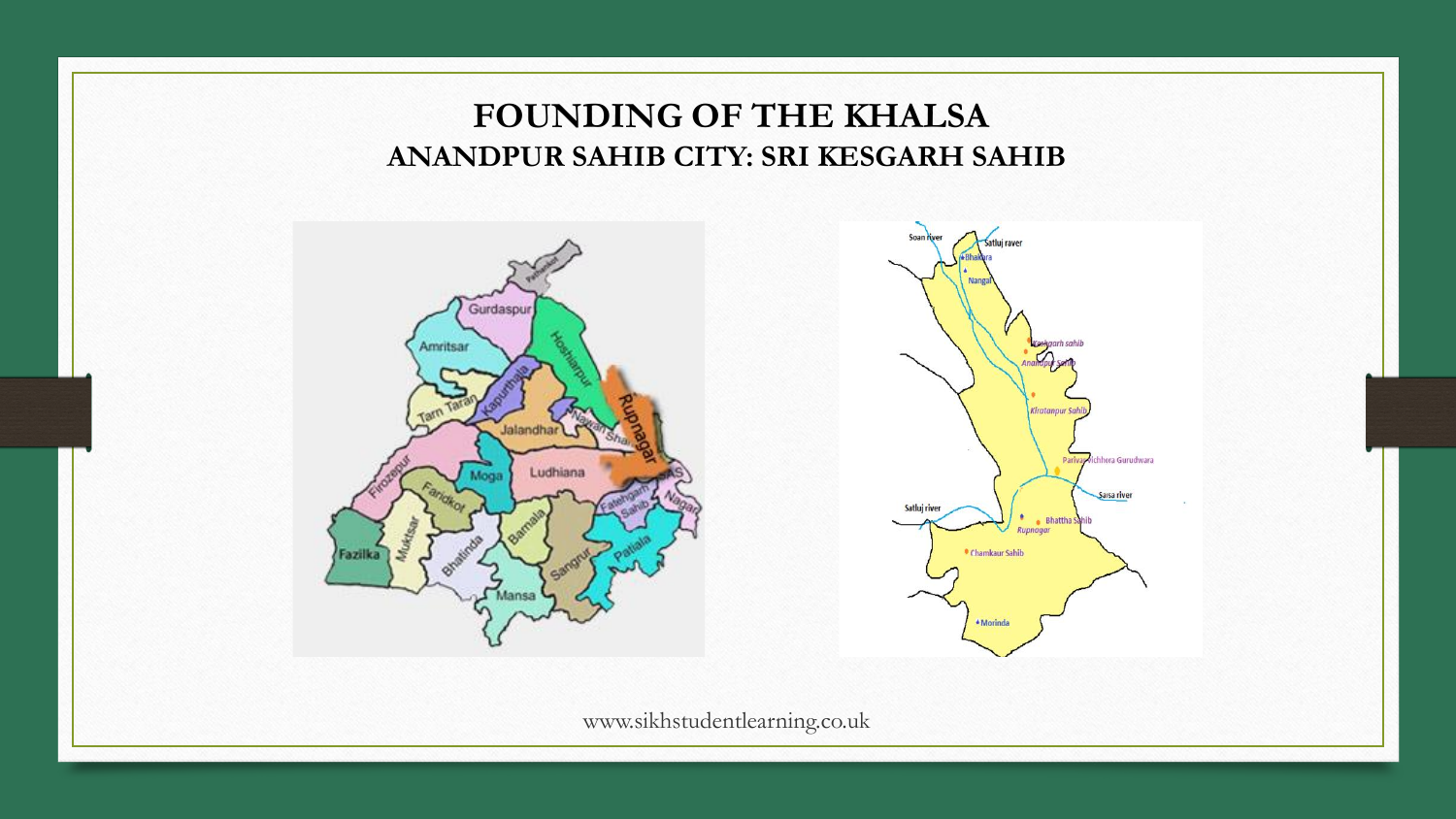#### **VIRASAT-E-KHALSA**

#### What is Virasat-e-Khalsa?

Virasat-e-Khalsa is a Sikh heritage museum. To mark the 300th anniversary of the Khalsa and 500 years of Sikh history this museum designed by Moshe Safdie, a world renowned architect, was built in 1999 in Anandpur Sahib. The museum's sprawling 65-acre site is situated next to the birthplace of Khalsa — Takht Sri Kesgarh Sahib.

Next time you are in Panjab be sure to visit Sri Kesgarh Sahib and Virasat-E-Khalsa and learn about Guru Gobind Singh Ji and the Khalsa lineage.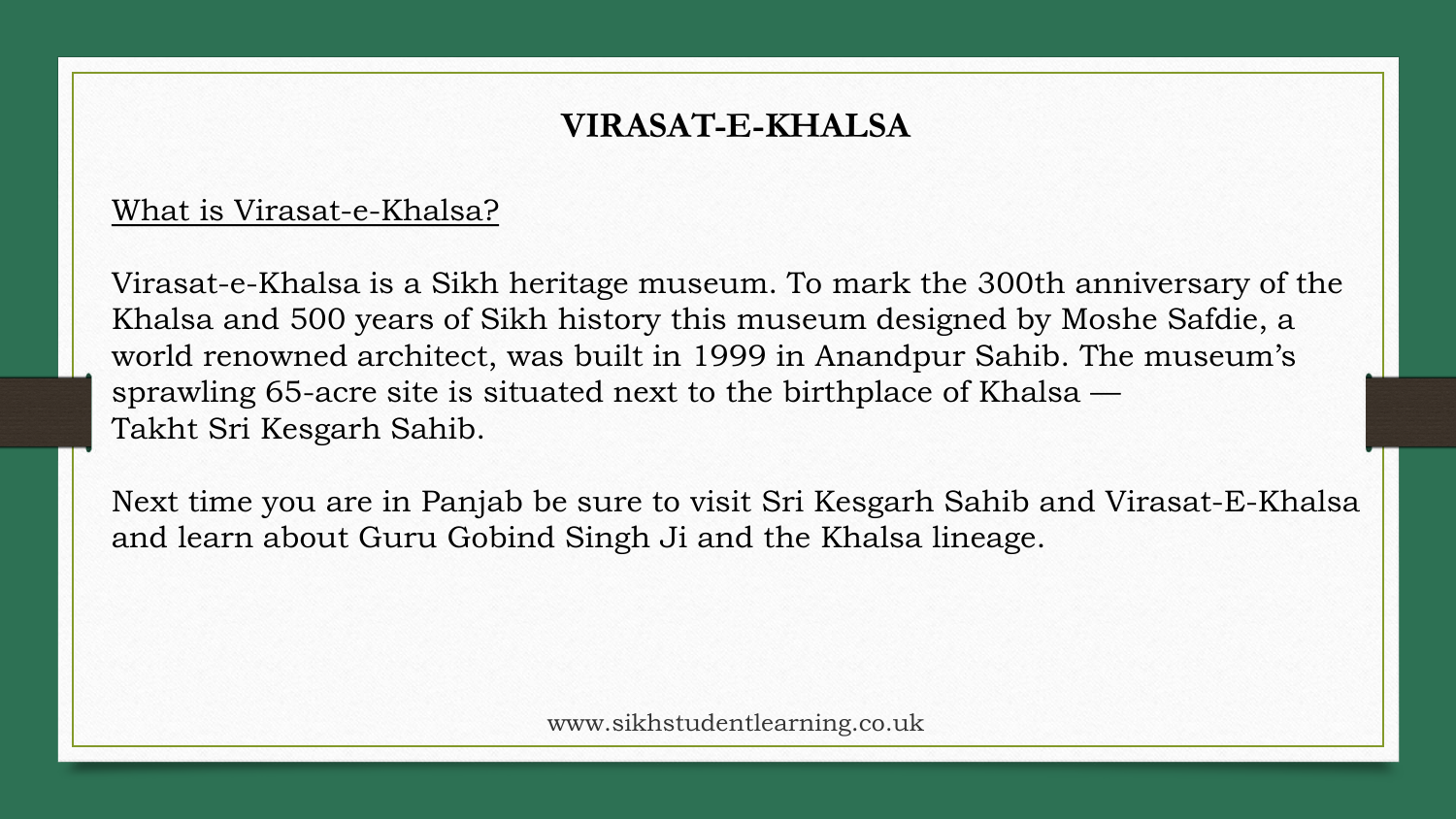### **VIRASAT-E-KHALSA ANANDPUR SAHIB**